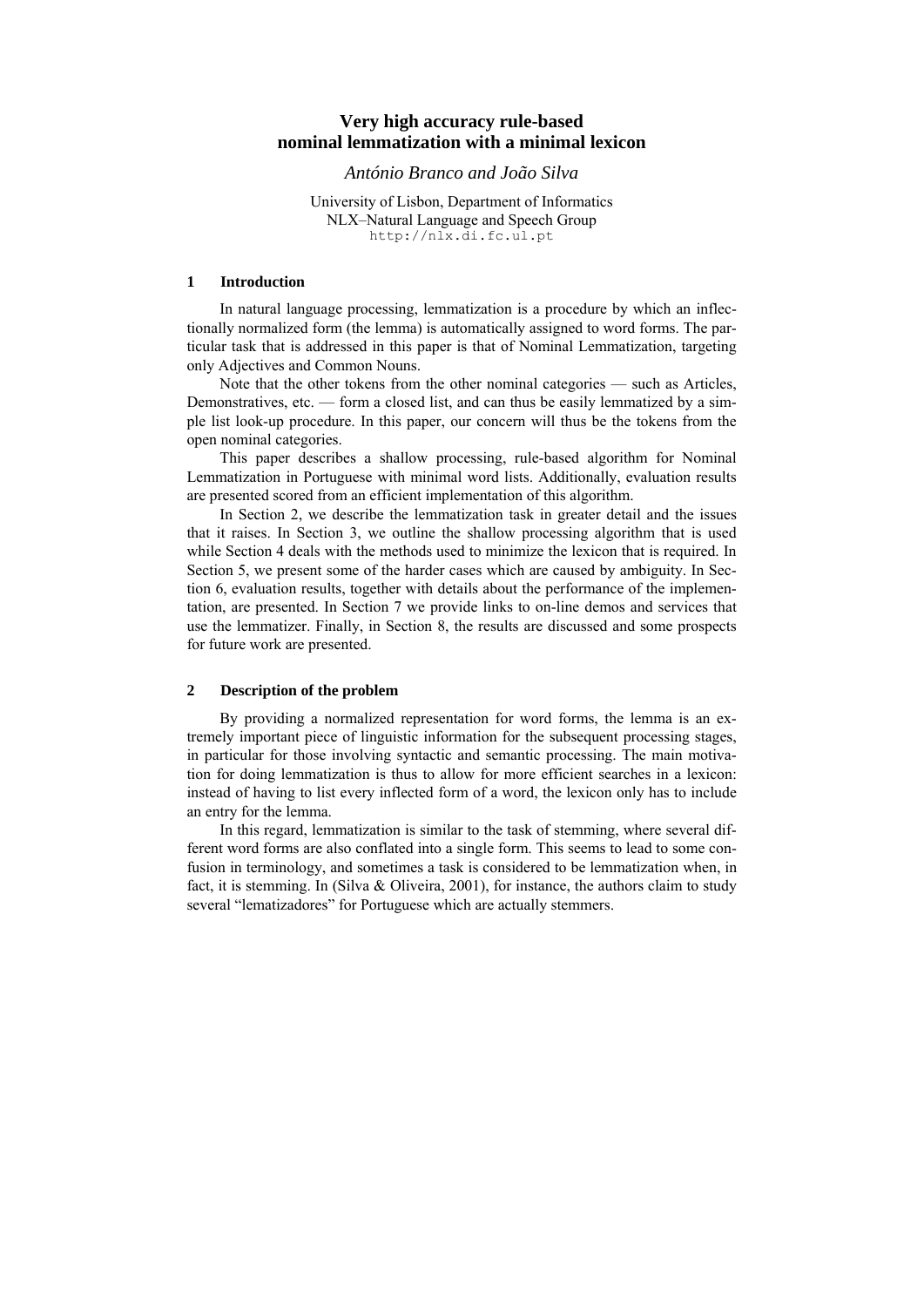However, stemming and lemmatization are quite different tasks. Their major difference, which must be underlined, is this: in stemming, it is not necessary for the resulting form (the stem) to be a genuine word, as stemming is typically used for Information Retrieval (IR), and its purpose is only to group "similar" words. As Porter (1980) states, "[T]he suffixes are being removed simply to improve IR performance, and not as a linguistic exercise."

The lemma, however, is not simply an ad-hoc sub-string that is common to various word forms, but a word form in a conventionalized "format." In Portuguese, the lemma for Adjectives and Common Nouns is the masculine singular form, if it exists. If this form does not exist, the lemma is the singular form. If this form also does not exist, the lemma matches the word form. Some cases illustrating these conventions are shown below:

> gatas (fem. plu.)  $\rightarrow$  gato (*Eng.: cat*, masc. sing.) cobras (fem. plu.) → cobra (*Eng.: snake*, fem. sing.) termas (fem. plu.) → termas (*Eng.: spa*, fem. plu.)

The lemma corresponds thus to the form that is found in a dictionary for a given word and the key problem one has to tackle in a computational approach to lemmatization is the inevitable incompleteness of a lexicon, regardless of that lexicon containing form-lemma or lemma-form mappings.

A form-lemma lexicon involves an exhaustive listing of every possible word form and its corresponding lemma. A lemma-form lexicon — the approach followed in Jspell (Almeida & Pinto, 1994; Simões & Almeida, 2000) — captures inflection regularities through rules. It uses a dictionary of lemmas, where each lemma is associated to a transformation rule that allows the generation of new word forms. To find the lemma for a given word form, one looks for a lemma in the dictionary which, through its respective rule, can originate the given word form. Neither approach is practically viable since the lexicon, being open to the inclusion of new words, cannot be definitely complete.

Thus, when addressing the task of nominal lemmatization, it is worth noting that the direct approach of assigning lemmas by means of a mere lexical look-up is far from being the most convenient methodology. We need an approach that is able to seamlessly handle unknown or new words.

#### <span id="page-1-0"></span>**3 Algorithm outline**

To implement the nominal lemmatizer, we build upon the morphological regularities found in word inflection and use a set of transformation rules that "undo" the form changes due to inflection.

As it can be seen in Figure 1, a single transformation rule can encapsulate a large number of lemma assignments, which would otherwise have to be explicitly listed.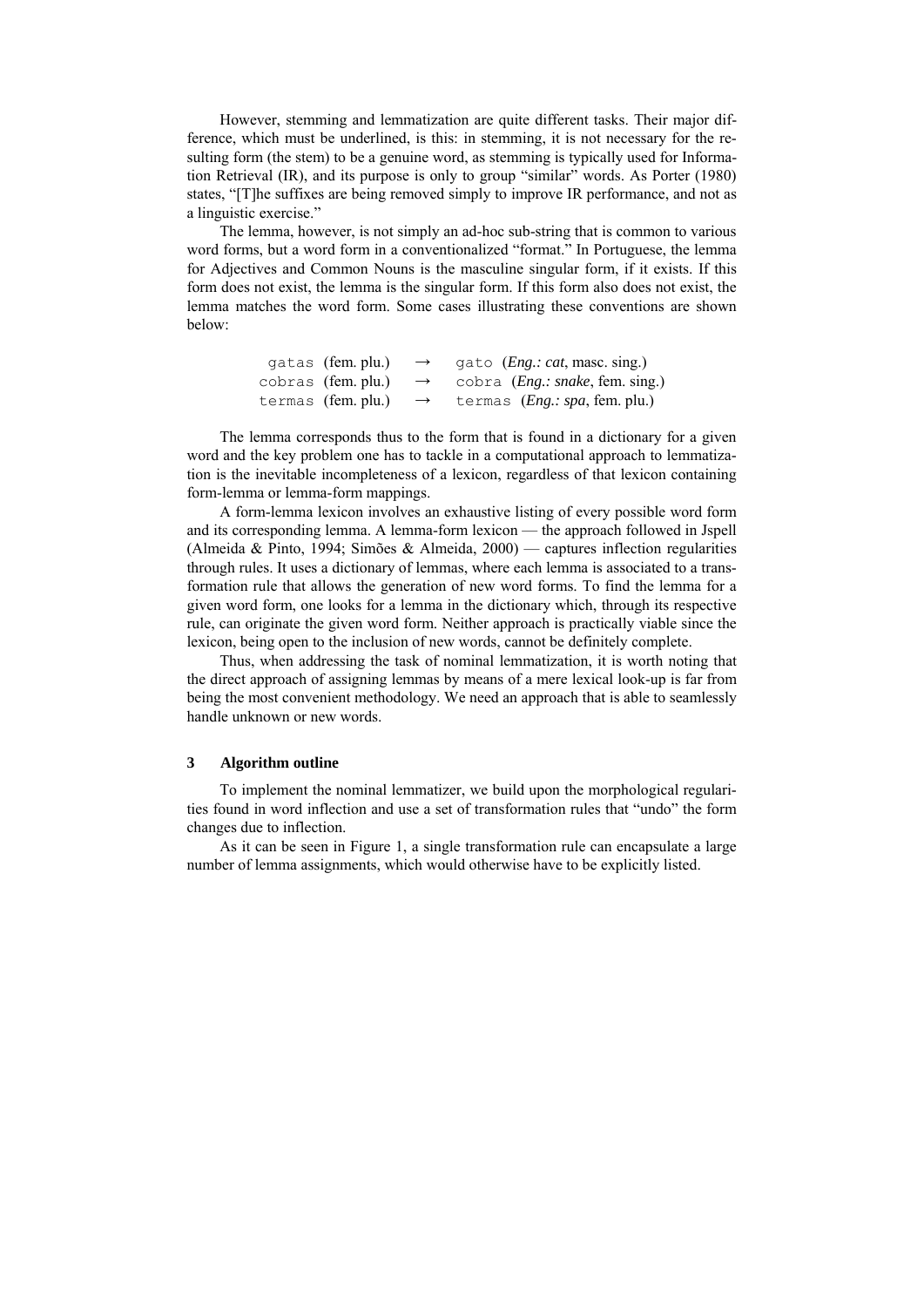| Rule                  | Covered cases                                                                   |  |
|-----------------------|---------------------------------------------------------------------------------|--|
| $-ta \rightarrow -to$ | $aberta \rightarrow aberto$ $adulta \rightarrow adulto$ $alta \rightarrow alto$ |  |

Figure 1: A transformation rule

A transformation rule will thus cover most cases for the corresponding termination. There will be, however, exceptions that should be accounted for. For example, the word porta (*Eng.: door*) is a feminine Common Noun whose lemma is porta but applying the rule from Figure 1 would give the lemma porto. Exceptions such as this have to be collected for each rule.

Thus, the basic rationale for the rule-based lemmatizer described here is to gather a set of transformation rules that, depending on the termination of a word, replace that termination by another, and complement this set of rules with a list of exceptions. Neologisms are expected to comply with the regular morphology and are accounted for by the rules.

# **3.1 Transformation rules**

-

Transformation rules are replacement rules used to "undo" the morphographemic changes caused by the inflection process. So, for instance, if words ending in -to are typically inflected into words ending in -ta to obtain the feminine form, the reverse transformation should be present in the lemmatization rules.

For example, doing this for all four possible Gender and Number combinations one can obtain for the words ending in -to (viz. -to, -tos, -ta and -tas) leads to the set of rules exemplified in Figure 2.

> $-t$ o (masc. sing.)<sup>[1](#page-2-0)</sup>  $-tos$  (masc. plu.)  $\rightarrow -to$  $-ta$  (fem. sing.)  $\rightarrow -t0$  $-tas$  (fem. plu.)  $\rightarrow -to$ Figure 2: "Direct" lemmatization rules

These can be easily implemented by creating a procedure that, for each given word, scans the set of rules for a match, i.e. a rule whose left-hand side matches the termination of the given word. Upon finding a rule, the corresponding termination of the word is replaced by the string on the right-hand side of the rule.

<span id="page-2-0"></span><sup>&</sup>lt;sup>1</sup> Words ending in -to do not need to be transformed, since they are already in the desired form.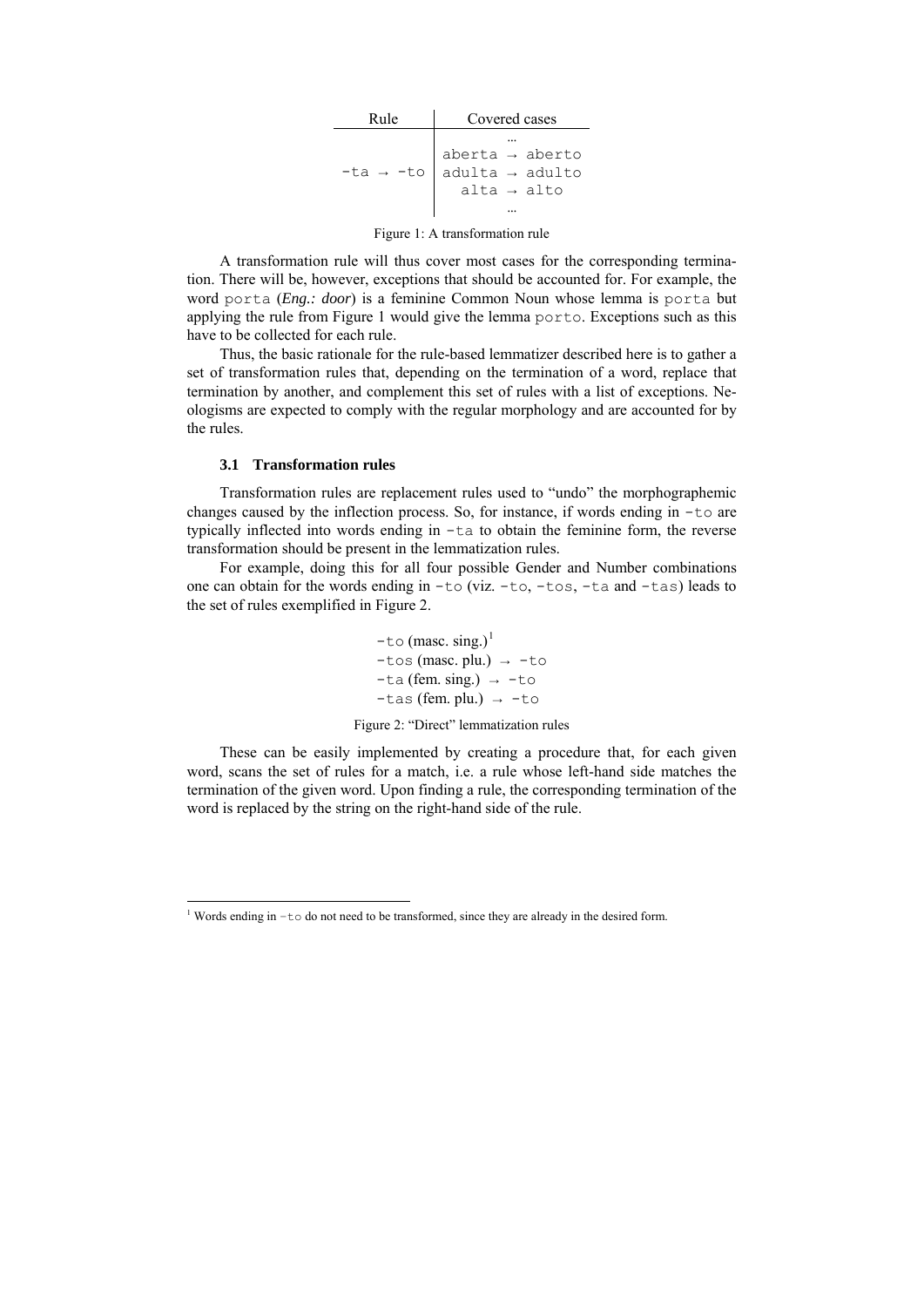#### **3.2 Exceptions**

To collect exceptions we resort to machine-readable dictionaries (MRD) that allow searching for words on the basis of their termination. Given that dictionaries include lemmas, and never regular inflected forms, it is possible to collect the needed exceptions simply by searching for words with terminations matching the termination of inflected words.

For instance, to find exception to the rule  $-\text{ta} \rightarrow -\text{to}$ , we search for words ending in -ta. Since the dictionary does not list inflected forms, every word ending in -ta that is found must be an exception.

These collected exceptions are entered into an internal word list of the lemmatizer and each is coupled with its specific transformation rule.

Exceptions whose lemma matches the word form are associated to a "dummy" transformation that does not change the word form. For example, porta is associated with a  $-ta \rightarrow -ta$  transformation.

The size of the list of exceptions may reach several hundreds of entries. Although this might seem at first blush a large size, one should bear in mind the following points:

- The number of words covered by a transformation rule is much larger than the number of exceptions one needs to collect for that rule.
- New words that enter the lexicon tend to follow the general rule for inflection and, consequently, for lemmatization. As a result, the list of exceptions is considerably stable and needs to be less frequently updated than an exhaustive look-up table of word forms and their lemmas.

Note also that while we use the term "list of exceptions," these are not stored internally in a linear list, since this is a notoriously inefficient data-structure. The lemmatizer uses a balanced binary tree to store exceptions, allowing for an efficient look-up of a large number of entries.

# <span id="page-3-0"></span>**4 Minimizing the lexicon**

Using the algorithm outlined in the previous chapter, one drastically reduces the size of the lexicon that is necessary, since only exceptions have to be explicitly listed. Nevertheless, one of our objectives is to reduce the lexicon as much as possible. The techniques we use for doing this are addressed in the next sections.

## **4.1 Rule hierarchy**

The number of exceptions one needs to collect for a given rule can be decreased as extra, more specific rules can be used to capture regularities found within the exceptions themselves.

For instance, terminations matching  $-i$  a are usually transformed into  $-i$  of feminine into masculine) to obtain the lemma. When collecting the exceptions for this rule one can find, among others, the whole family of words ending in the Greek suffix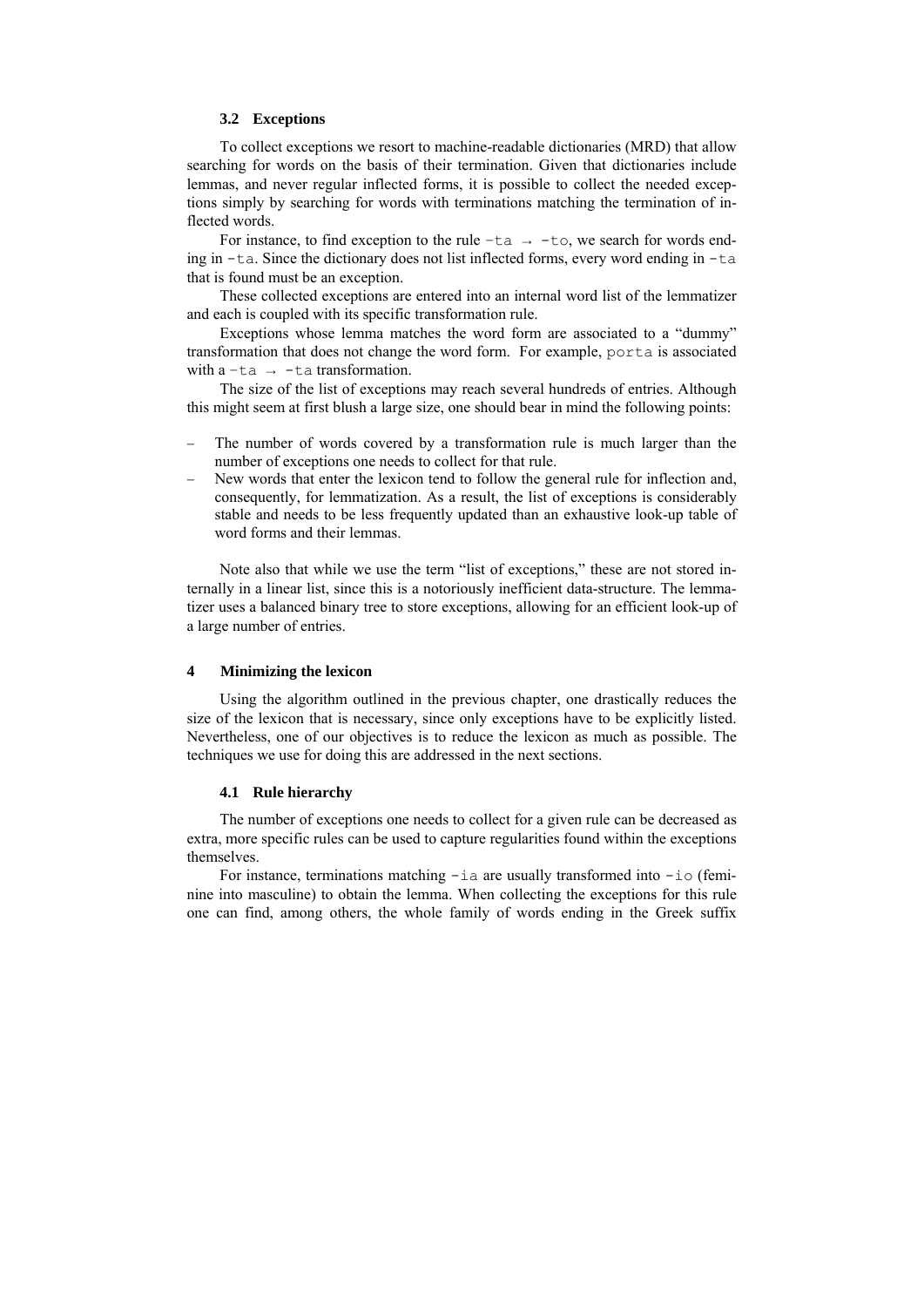-fobia (*Eng.: -phobia*) whose lemma matches the word form. So, instead of listing them as exceptions for the  $-ia \rightarrow -i\circ$  rule, one can simply add the new rule  $-fobia \rightarrow -fobia$  to handle all those cases.

In terms of the implementation of the algorithm, note that to allow for this, the choice of which transformation rule to apply must use the longest match criteria, so that the longer, more specific termination will necessarily be chosen.

# **4.2 Recursive, single-step rules**

The set of lemmatization rules shown in Figure 2 transforms any of the various inflected word forms from the -to "family" directly into the corresponding lemma.

By doing this transformation directly, special care must be taken when collecting the exceptions for the  $-\text{tas} \rightarrow -\text{to}$  rule since a dictionary search for words ending in -tas will not provide all the necessary exceptions.

This happens because these exceptions must also include the words that are exceptions to the  $-ta \rightarrow -to$  rule but when inflected for plural.

For example, the word porta, as seen before, is one of the exceptions to the -ta → -to rule. Consequently, its plural form, portas (*Eng.: doors*), is an exception to the -tas  $\rightarrow$  -to rule, but — being an inflected form — it will not be listed in a dictionary.

Obtaining the exceptions in plural form is rather easy as one needs only apply a simple transformation to every exception in singular form (e.g.  $-ta \rightarrow -\tau a s$ ). There is, however, an easier way of handling these cases, namely through the use of recursive, single-step lemmatization rules, which is an approach that does not require extending the exceptions list.

Single-step rules are transformations that only affect a single feature (Gender or Number). From the set of rules shown above, the last one (viz.  $-\text{tas } \rightarrow -\text{to}$ ) is not a single step-rule, since it transforms a feminine plural form into a masculine singular form in a single transformation step.

The set of direct rules from Figure 2 can be rewritten into the set of single-step rules seen below, in Figure 3. The single-step rules are similar to the set of direct rules above, differing only in the rule for feminine plural word forms, which now transforms these words into their feminine singular form.

> -to (masc. sing.)  $-tos$  (masc. plu.)  $\rightarrow -to$  $-ta$  (fem. sing.)  $\rightarrow -t\circ$  $-tas$  (fem. plu.)  $\rightarrow -ta$

Figure 3: Single-step lemmatization rules

However, when the word that is to be lemmatized is in the feminine plural form, a single-step transformation might not be enough to produce a lemma. Recursive lemmatization rules are repeatedly applied, transforming a word into another, until an exception has been found or until there is no rule that can be applied.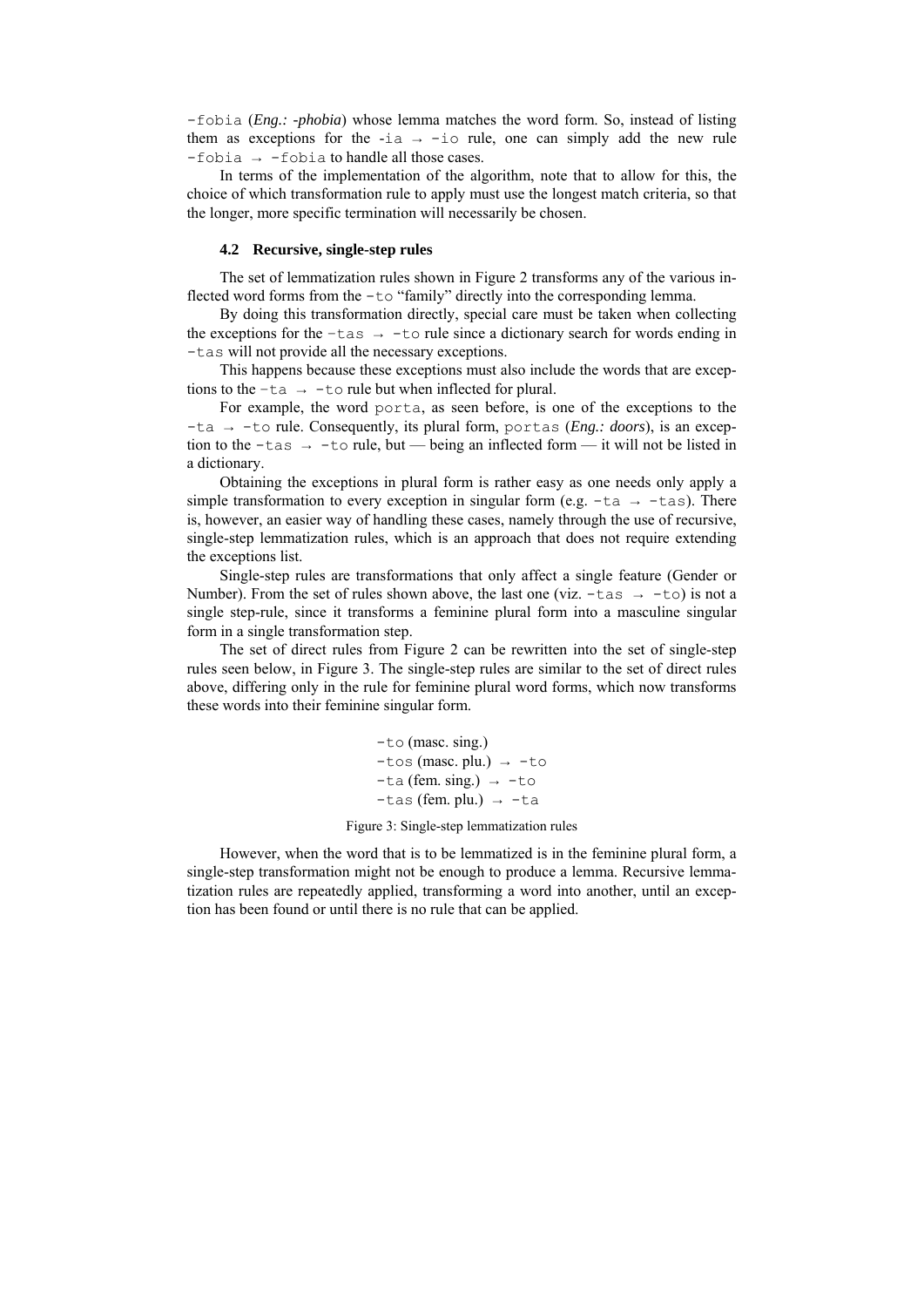adultas → adulta → adulto portas → porta

Figure 4: Recursive application of single-step rules

For example, adultas (*Eng.: adults*, feminine plural) would firstly be transformed into adulta (*Eng.: adult*, feminine singular) — and, in a second transformation step, into adulto (*Eng.: adult*, masculine singular), at which point no more rules are applicable and that form is returned as being the lemma — while portas would be transformed into porta, matching the exception and returning that form as the lemma.

By using recursive single-step rules, it is not necessary to extend the exceptions list with inflected forms of exceptions. In addition, it is straightforward to extend the algorithm to apply such rules: it is sufficient to run the transformation procedure on its own output until no rule can be applied or until an exception is found.

#### **4.3 Handling non-inflectional affixes**

Besides its various inflected forms, a word can also have non-inflectional affixes, greatly increasing the number of possible forms that the lemmatizer must handle.

In this section, we discuss how to handle non-inflectional prefixes and suffixes and how to resolve the complexity that arises when both occur simultaneously in the same word form.

## **4.3.1 Stripping prefixes**

Prefixed words raise a difficulty when dealing with the search for exceptions to a transformation rule.

Taking again porta as an example of an exception, every word formed by combining it with a prefix is also an exception to the  $-ta \rightarrow -t$  rule, like anteporta, autoporta, etc. This entails that, in addition to porta, all words formed by prefixing porta must also be included in the exceptions to the  $-\text{ta} \rightarrow -\text{to rule}$ .

Adding all such prefixed words to the list of exceptions is not an appropriate approach, as the number of prefixes, even though not unlimited, is still very large and, more important, prefixes can be accumulate, as in autosuperporta. [2](#page-5-0)

As a better solution to this problem, the algorithm is designed to temporarily remove prefixes from words when obtaining the lemma. After getting the lemma, the prefixes that were removed are returned back to their original place.

This requires a list of possible prefixes. When the starting characters of a word match one of the listed prefixes, these characters are temporarily removed. The process is repeated until it is not possible to remove any further prefixes.

It is important to note that, before removing any prefix, the word form is checked against the exceptions list. This is done to account for word such as antena (*Eng.:* 

<span id="page-5-0"></span> 2 Even though some of these prefixed forms might be unusual, they are perfectly valid from a purely morphological point of view.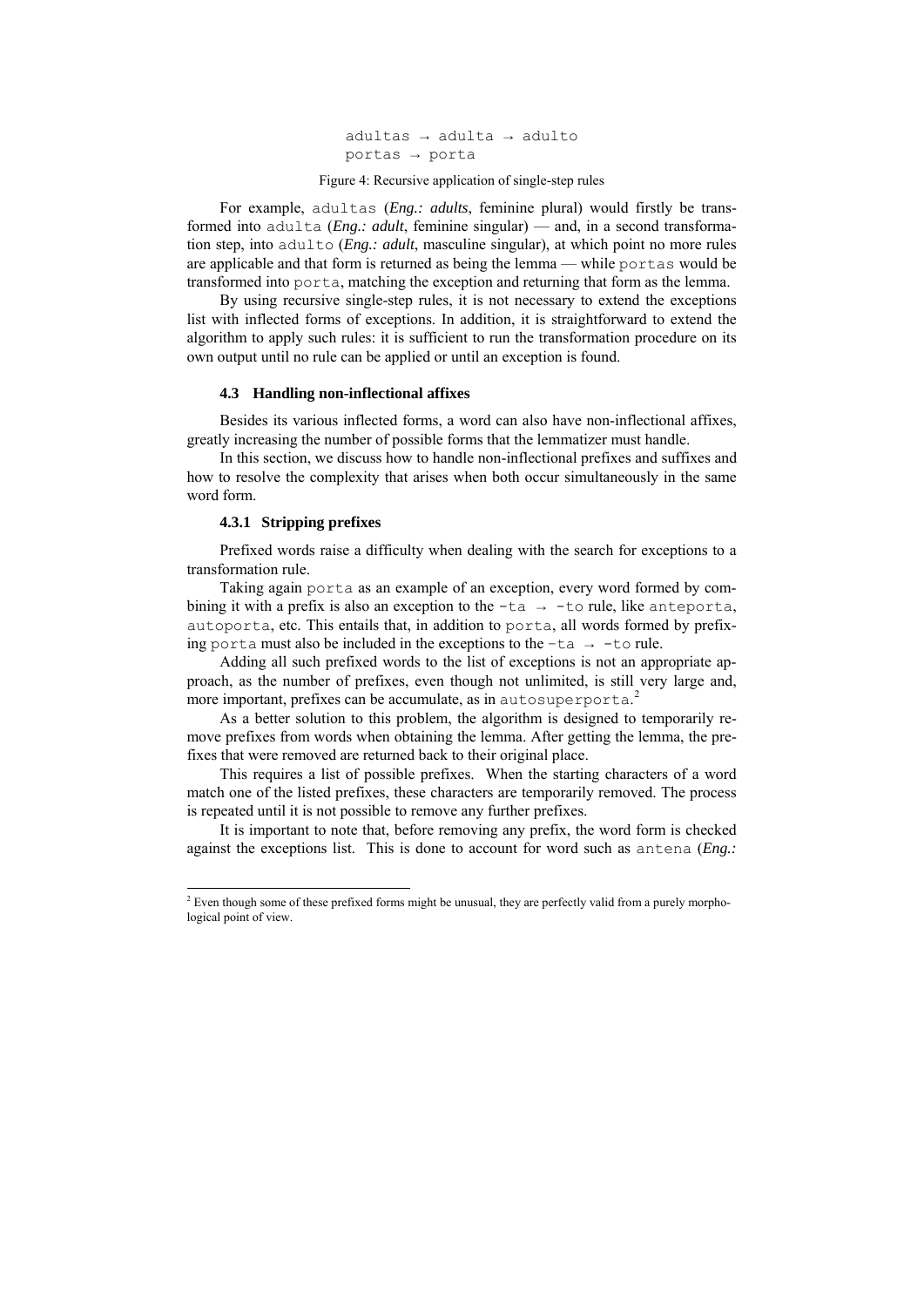*antenna*) which, although beginning with a sequence of characters matching a listed prefix (cf. ante-), it is not a prefixed word.

| autosupergata | autosuperporta | superantena |
|---------------|----------------|-------------|
|               |                |             |
| supergata     | superporta     | antenna     |
|               |                | (exception) |
| gata          | porta          |             |
| (apply rule)  | (exception)    | superantena |
|               |                |             |
| autosupergato | autosuperporta |             |
| a             | b.             | (C)         |



The prefix stripping process is illustrated in Figure 5 by means of three examples:

- (a) gata (*Eng.: cat*, feminine singular), a common noun which should be lemmatized into the masculine singular form gato. After stripping auto- and super-, one gets gata, which has no more prefixes to get stripped. The  $-ta \rightarrow -t$  rule can then be applied, giving the result gato.
- (b) porta, an exception, which should be lemmatized into porta. After stripping both prefixes, one gets porta, which is one of the listed exceptions.
- (c) antena, an exception, which should be lemmatized into antena. This is similar to the previous case, but it illustrates a case where a possible prefix (ante-) was not removed, as the word form was listed in the exceptions list.

#### **4.3.2 Degree suffixes**

Degree suffixes (for Diminutive and Superlative) seem, at first, to be easily handled by the same mechanism used for inflection suffixes but specific difficulties should be taken into account.

For instance, gatinho (*Eng.: [small] cat*) is easily lemmatized into gato by a -inho → -o rule. Also, any exceptions to this rule, like vizinho (*Eng.: neighbor*) are easily collected by using MRDs. In addition, as seen before, to minimize the number of exceptions one needs to collect, single-step recursive rules can be used, such as -inha → -inho, to account for inflected forms, like gatinha (*Eng.: [feminine small] cat*).

However, there are some situations that cannot be as easily handled by this mechanism. For the sake of concreteness, we will take the words vizinha (*Eng.: [feminine] neighbor*) and portinha (*Eng.: [small] door*) as an example of such a situation.

Having the -inha  $\rightarrow$  -inho rule described above avoids having to list vizinha explicitly as an exception. But, by using this rule, the word portinha would be transformed into portinho and, in a second step, lemmatized as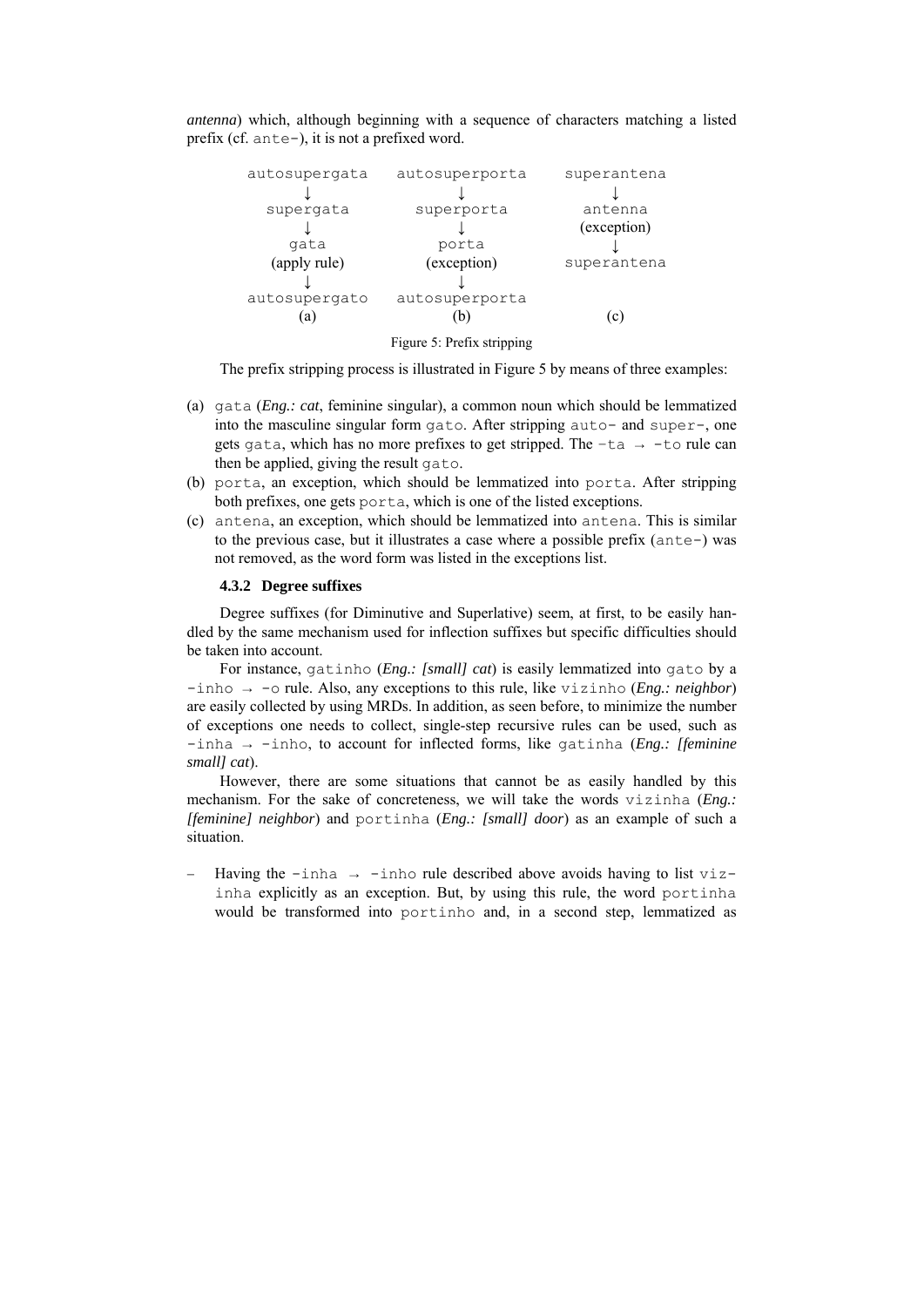porto. To prevent this from happening, one has to list portinha explicitly as an exception to the  $-$ inha  $\rightarrow$  -inho rule.

As an alternative, one could instead use  $-$ inha  $\rightarrow -$ a as a default rule, which would correctly lemmatize portinha. However, in this case, we would need to list vizinha as an exception, to prevent it from being lemmatized into viza.

Accordingly, regardless of which rule is chosen to be the default one, one has to list extra exceptions. To avoid this, a possible approach is to allow for a rule to branch out into several possible transformations, thus giving rise to a branching search for the solution.

#### **4.4 Branching search**

To allow branching search of lemmas, the rules are extended to allow for various alternative transformations. Each alternative opens up a new search branch. The lemmatization proceeds in parallel through each branch until no further rules are applicable or until an exception has been found.

The heuristic for the choice of lemma takes the leaf node found at the lowest search depth (i.e. the result that required the fewest transformation steps).

For instance, to handle the problem described above, found when dealing with portinha and vizinha, we create a -inha  $\rightarrow$  -a,-inho rule is created. For words ending in -inha, this rule creates two search branches. For the first branch, the  $-i$ nha  $\rightarrow$  -a is applied, while the search in the second branch proceeds under the  $-i$ nha  $\rightarrow$  -inho transformation. The result found at the lowest search depth (vizinho for vizinha and porta for portinha) is taken as being the lemma. Both these search trees can be seen in Figure 6.



Figure 6: Branching search

The branching search has the added advantage of seamlessly handling words that combine multiple prefixes and suffixes.

When several non-inflectional affixes occur in a single word, one must follow all possible paths of affix removal/transformation to ensure that an exception is not overlooked.

As an example, take the lemmatization of anteninha (*Eng.: [small] antenna*), illustrated in Figure 7.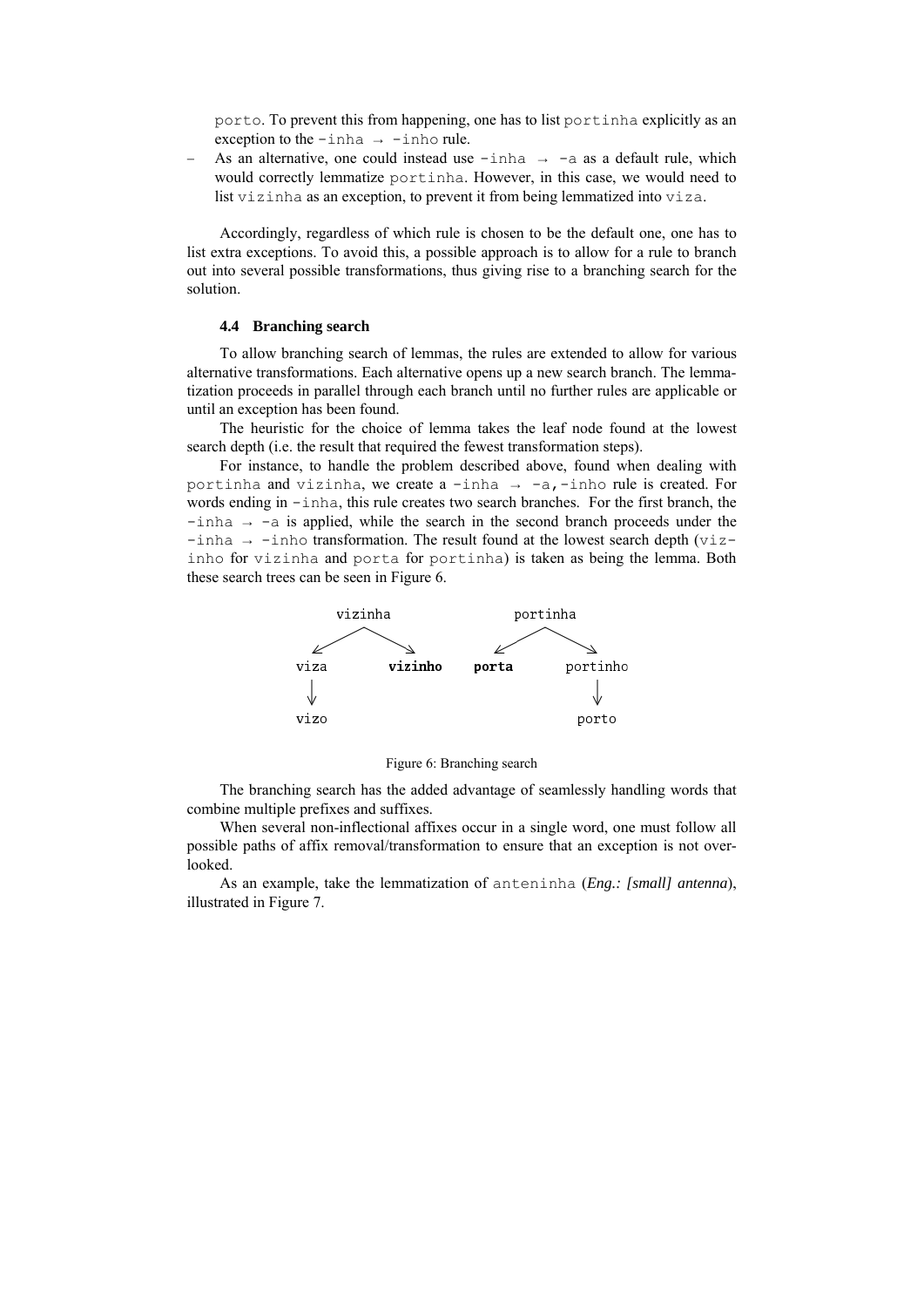

Figure 7: Lemmatizing anteninha

Both ante- and -inha are possible affixes. In the first step, three search branches are opened. The first branch (ninha) corresponds to the removal of the ante- prefix, while the two other branches (antena and anteninho) are the result of applying the transformations in the  $-$ inha  $\rightarrow -a$ ,  $-$ inho rule. The lemma is the leaf node with the lowest search depth (i.e. obtained with the fewest steps), antena.

The search under several branches seems to lead to a great performance penalty, but one must bear in mind that only a few words have non-inflectional affixes, and most of those have only one, in which case there is no branching at all. So, in practice, the branching search does not incur in a damaging performance penalty while allowing for arbitrarily complex affixed words.

# <span id="page-8-0"></span>**5 Ambiguity**

At this point, it is also worth noting that there are some cases were the lemma does not depend solely on the word form.

#### **5.1 Sense dependency**

Lemmatization may be conditioned by the part-of-speech (POS) of the word form. For example, ética, when occurring as an Adjective, is the feminine singular form of *ethical* and should therefore be lemmatized into ético, the masculine singular form. However, when occurring as a Common Noun, ética has the meaning of *ethics* and must be taken as an exception to the  $-ca \rightarrow -c$  rule.

To cope with this, these items are specifically listed and the lemmatizer is assumed to run over a POS-tagged text.

More problematic is the case where lemmatization is dependent on the sense of the token at stake. For instance, the word copas may refer to the *hearts* suit of playing cards, in which case its lemma is copas, or it may be the plural form of copa (*Eng.: cupboard*, *treetop*), in which case it should be lemmatized into the singular form copa. Ambiguous words such as this cannot be resolved by any lemmatizer to be applied before word sense disambiguation (WSD).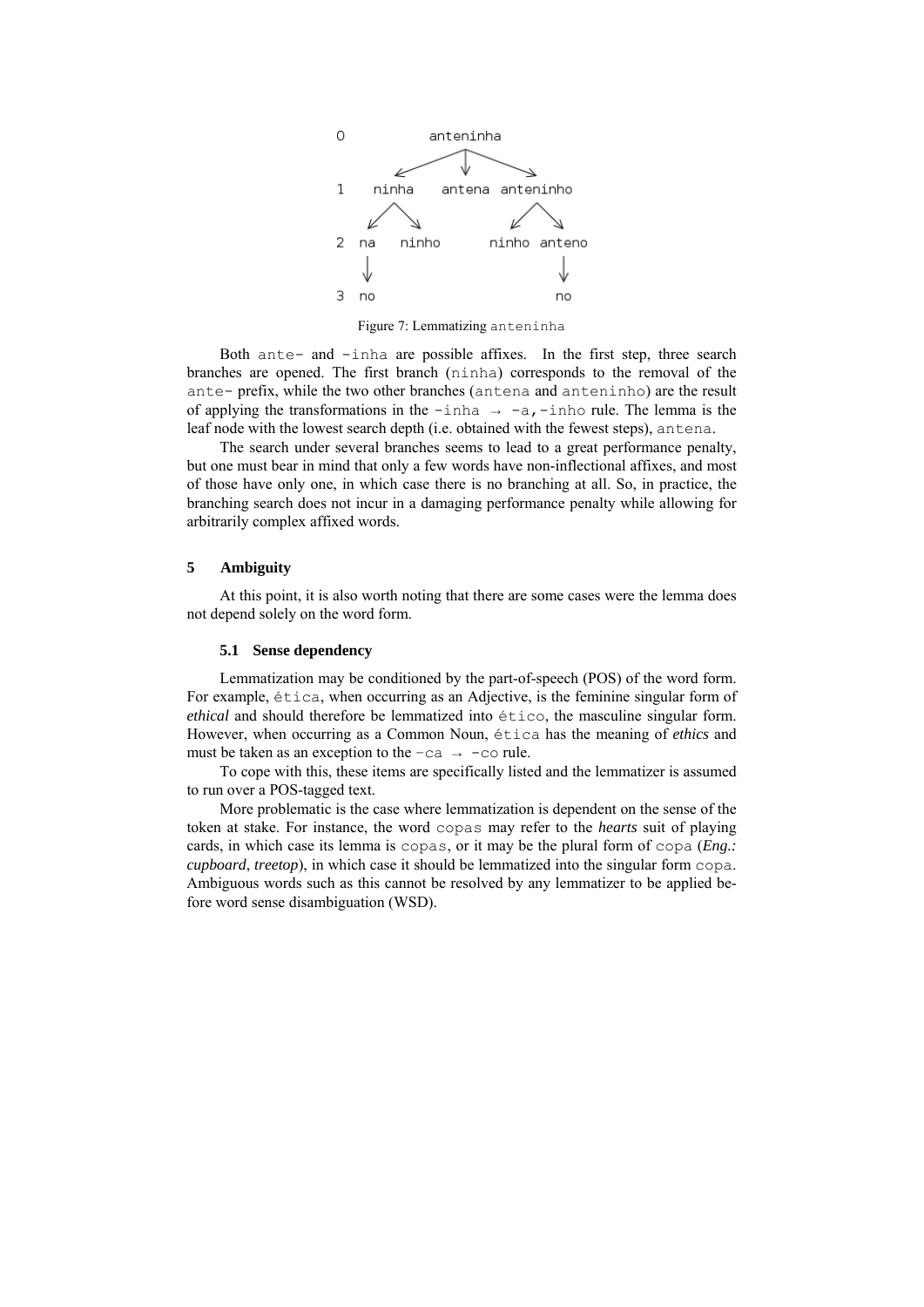## **5.2 Words ending in -e**

Words ending in  $-e$  also pose a problem since these words do not have a preferential Gender feature (Mateus *et al.*, 2003, pp. 923). Consequently, when such words receive a non-inflectional suffix, their termination matches that of words ending in  $-a$  or -o. For instance, the diminutive form of the feminine singular word parede (*Eng.: wall*) is paredinha. When lemmatizing this form, there are two plausible transformations, viz. -inha  $\rightarrow$  -a and -inha  $\rightarrow$  -e.

These problematic words are handled as exceptions, i.e. paredinha is listed as an exception to the  $-$ inha  $\rightarrow$  -a rule.

## **5.3 Hyphenated compound words**

Hyphenated compound words are formed by morphological or by morphosyntactic composition (Mateus *et al.*, 2003, pp. 971). The latter type, in particular, cannot be lemmatized by simply replacing the termination of the compound word (i.e. replacing the ending of the string). For instance, take the following examples:

```
aluna-modelo → aluno-modelo
patos-bravos → pato-bravo 
surdas-mudas → surdo-mudo
```
These examples seem to suggest that a straightforward way of lemmatizing such words is to lemmatize each part of the compound separately (e.g. the lemma of surdas is surdo and the lemma of mudas is mudo). While this approach works for the examples above, there are cases where it does not. For instance:

> abre-latas → abre-latas arranha-céus → arranha-céus guarda-redes → guarda-redes

These particular cases behave differently because they are formed through a different composition process ("estruturas de reanálise," (Mateus *et al.*, 2003, pp. 982)), where the first element of the compound is a verb form. The difficulty in handling these cases stems from the fact that the shallow processing lemmatization process has no automatic way of determining the type of process that originated a given hyphenated compound word (i.e. it is not possible to determine if guarda in guarda-redes is a verb form or a noun). Consequently, at present, the lemmatizer can only handle these cases through a plain lexical look-up.

#### **5.4 Alterations in diacritics**

When a word receives a non-inflectional suffix, diacritic marks possibly present in the word may be removed or change position. For instance, the superlative of rápido (*Eng.: quick*) is rapidíssimo (the á loses its diacritic mark). A rule such as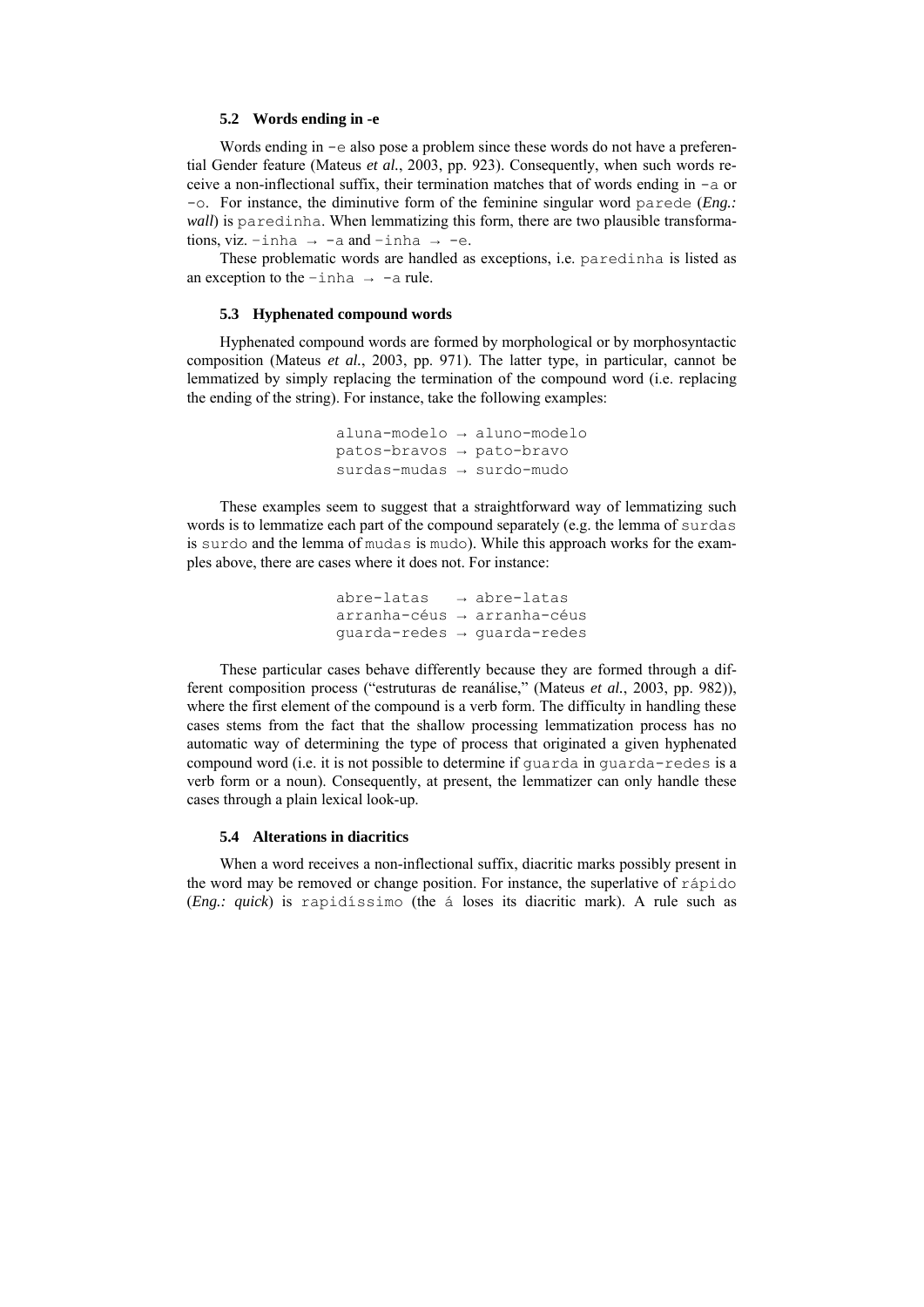$-i$ ssimo  $\rightarrow$  -0 can "undo" the superlative, but it does not restore the diacritic. The ambiguity stems from the fact that there is no morphological reason to disregard the word rapido (without the diacritic mark) as a possible lemma.

Currently, these cases are considered as exceptions, e.g. rapidíssimo is listed as an exception to the  $-i$ ssimo  $\rightarrow -\infty$  rule and assigned rápido as the lemma.

#### <span id="page-10-0"></span>**6 Evaluation**

In order to implement the algorithm, a list of 126 transformation rules was necessary. The list of exceptions to these rules amounts to 9,614 entries. Prefix removal is done resorting to a list of 130 prefixes.

The lemmatizer was evaluated over the 50,637 Adjectives and Common Nouns present in a 260,000 token corpus consisting of manually annotated newspaper excerpts and short novels.<sup>[3](#page-10-1)</sup> Given that the POS tags are already assigned, the lemmatizer does not need any window of context around the target token to be evaluated. Hence, evaluating it over a list of the target tokens is the same as evaluating over the corpus.

In this evaluation list there are 203 tokens that are semantically ambiguous. As discussed above, the lemmatizer is not able to handle these cases, since for these tokens to be lemmatizer a WSD step is necessary. Therefore, this figure helps to suggest an upper-bound of 99.60% to the recall of a lemmatizer based on shallow processing.

On the remaining 50,434 tokens, there were 1,072 lemmatization errors, yielding a precision of 97.87%. It is also useful to look at the F-measure, which combines precision and recall into a single value (Manning & Schütze, 1999, pp. 269). We give equal weights to precision  $(p)$  and recall  $(r)$ , in which case the formula for calculating the F-measure can be simplified to  $f = 2pr/(p+r)$ . These results are summarized in Table 1.

| recall | precision | <i>f-measure</i> |
|--------|-----------|------------------|
| 99.60% | 97.87%    | 98.73%           |

| Table 1: Lemmatizer evaluation |  |  |  |
|--------------------------------|--|--|--|
|--------------------------------|--|--|--|

Most of these errors are caused by words that are missing from the exceptions list and, therefore, receive the wrong lemma.

To the best of our knowledge, for the few tools for the processing of Portuguese that are claimed to involve some step of nominal lemmatization, e.g. (Almeida & Pinto, 1994), (Simões & Almeida, 2000) or (Bick, 2000), no evaluation results for that step in isolation are provided. No direct comparison with other eventual nominal lemmatizers of Portuguese seems thus to be possible at present. In this respect, and to gain a sense of the level of performance of the lemmatizer described here, one can resort to recent, top accuracy lemmatizers for other languages with similar nominal inflection systems, such as Spanish. That is the case of the (nominal and verbal) lemmatizer presented in (Chrupala, 2006), which reportedly outperforms other lemmatizers for Spanish, with an

<span id="page-10-1"></span> 3 We are grateful to CLUL (Centro de Linguística da Universidade de Lisboa) for their help with this corpus.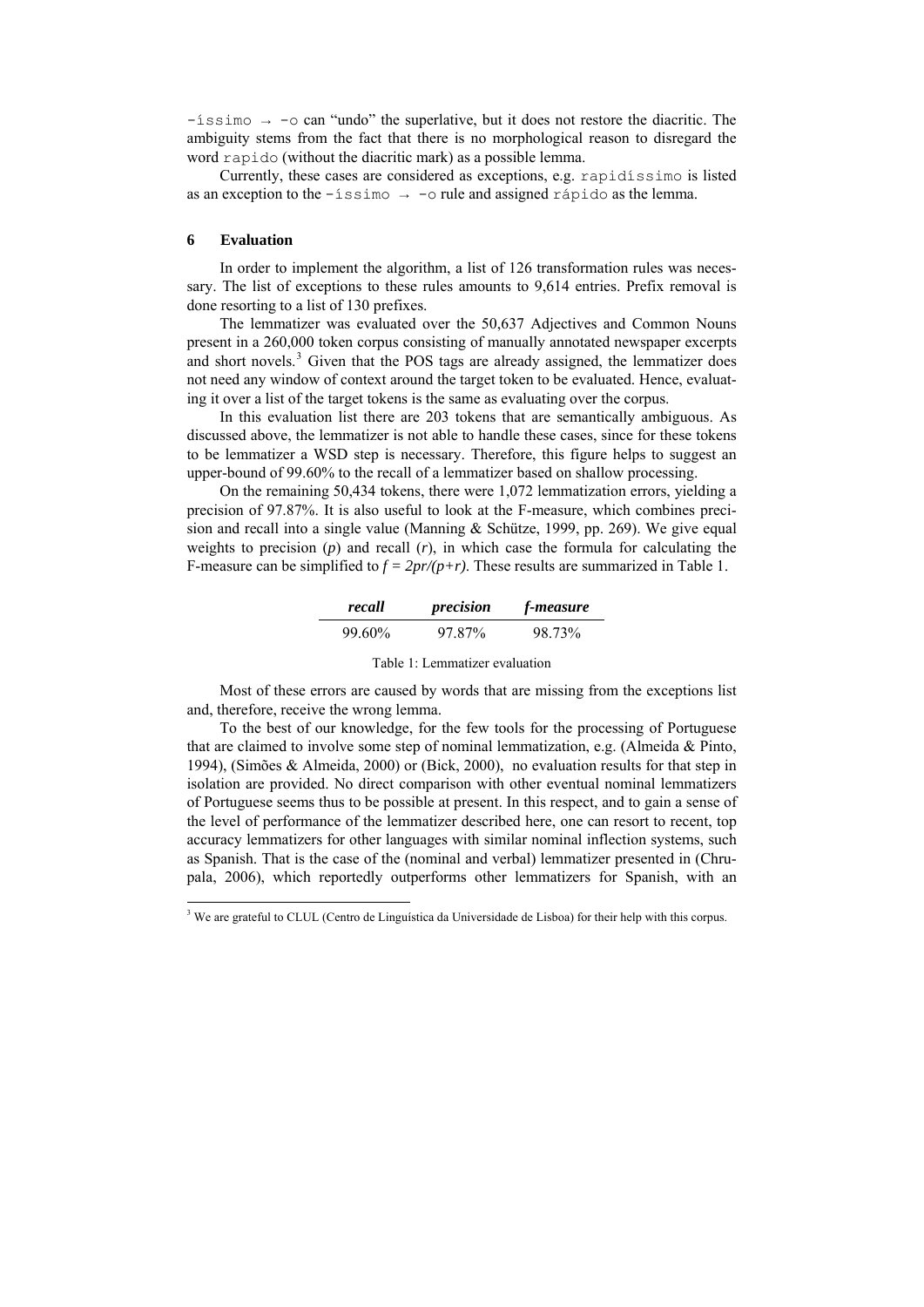F-measure of 92.48%. Tough this is a tool for a language other than Portuguese, and handles both verbal and nominal lemmatization, it is the best hint at hand to get the sense that the nominal lemmatizer for Portuguese described here is performing at state of the art level of accuracy, and it is most likely the best such tool described in the literature so far.

As for speed performance, the lemmatizer takes 0.32 seconds to complete its task when running over the evaluation data of 10,581 items (corresponding to ca. 33,000 word/sec on average). The computer running the lemmatizer has an Intel Pentium IV processor with a 3.0 GHz clock speed.

# <span id="page-11-0"></span>**7 On-line services**

The lemmatizer is part of the LX-Suite (a set of NLP tools, including a tokenizer, a POS tagger and a verbal lemmatizer), which can be seen in an on-line demo at http://lxsuite.di.fc.ul.pt. The lemmatizer also supports an on-line service for the inflection of nominal forms (Common Nouns and Adjectives), which can be found at http://lxinflector.di.fc.ul.pt.

#### <span id="page-11-1"></span>**8 Concluding remarks**

This paper presented a shallow processing, rule-based algorithm for the lemmatization of Adjectives and Common Nouns in Portuguese.

The algorithm builds upon the morphological regularities found in the inflection process by using a set of transformation rules that replace the endings of words. These rules are supplemented by a list of exceptions. The algorithm also uses a variety of methods to reduce the number of exceptions one has to store to a minimum: (i) hierarchical rules, (ii) single-step recursive rules, (iii) affix stripping and (iv) branching search.

The lemmatizer is not able to handle words that are semantically ambiguous. Such cases, however, have proved to be rare, and the lemmatizer still achieves a very high score for recall. Future work will focus on improving the precision score also by expanding the exceptions list with new entries that may have escaped until now.

# **References**

- Almeida, José & Ulisses Pinto (1994). Jspell Um módulo para análise léxica genérica de linguagem natural. In *Proceedings of the 10<sup>th</sup> Encontro Anual da Associação Portuguesa de Linguística (APL)*.
- Bick, Eckhard (2000). The parsing system PALAVRAS: Automatic Grammatical Analysis of Portuguese in a Constraint Grammar Framework. PhD thesis, University of Århus, Denmark.
- Chrupala, Grzegorz (2006). Simple data-driven context-sensitive lemmatization. In *Proceedings of Sociedad Española para el procesamiento del Lenguaje Natural*